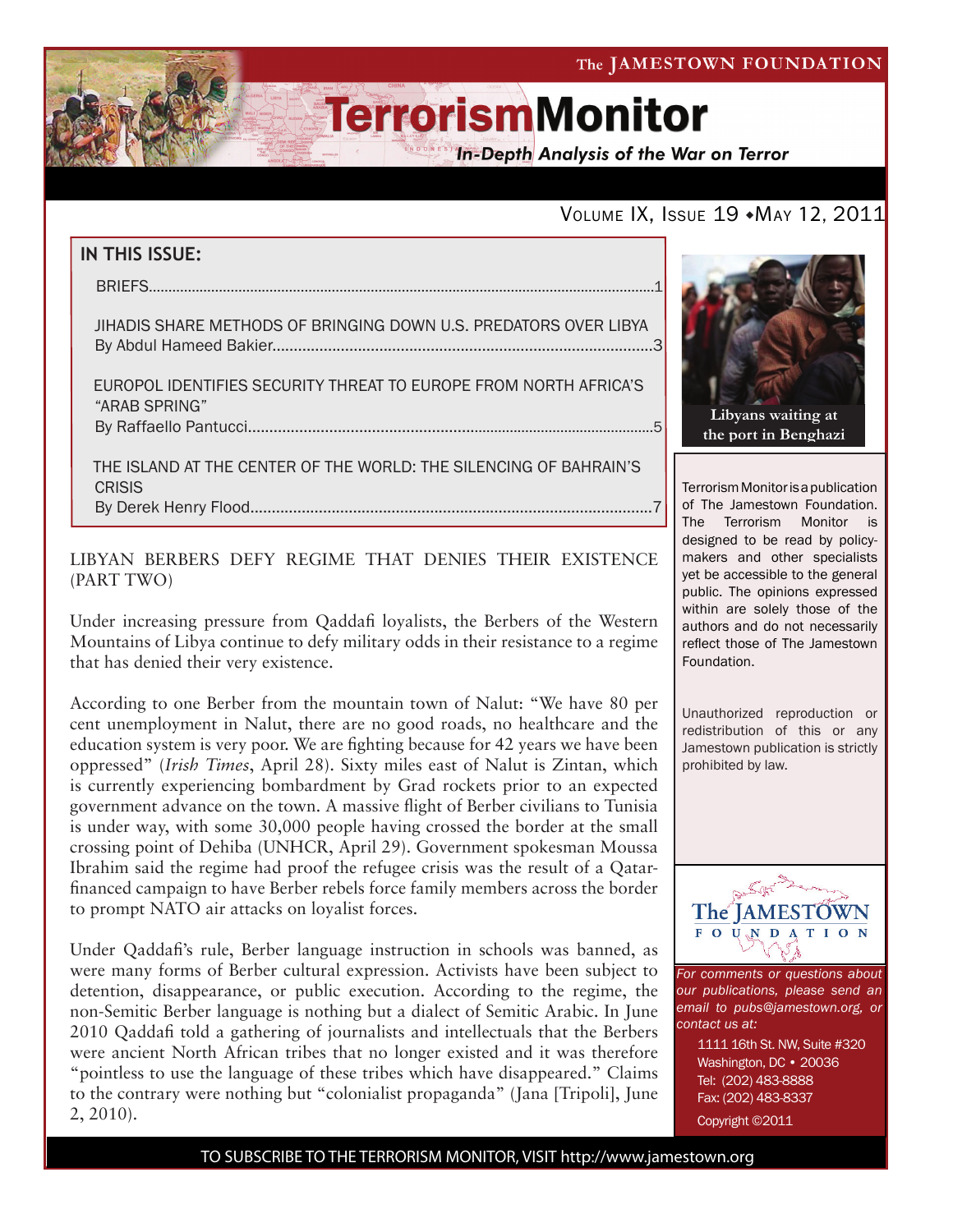A 2008 Libyan diplomatic note to the U.S. mission in Tripoli presented the regime's viewpoint on the Berber question, together with a rather dubious linguistic explanation of why these "early Arabs" had come to be known as "Berbers":

> In Great Jamahiriya, there is nothing called Berber community, and the use of this term denotes lack of true knowledge of the history of the region in general and Libya in particular, and does not reflect the reality and nature of the homogeneous Libyan society. All Libyans come from Arab origins; they came from the Arab Peninsula by land (*Barr*) and that's why some tribes that had arrived earlier in Libya are called "*Barbar*" (or Berber). [1]

Most Libyan Berbers are members of the Ibadite sect of Islam rather than the Sunni Malikite school of Islamic jurisprudence dominant elsewhere in Libya. Though many Ibadites reject the connection, the sect is largely believed to be a more moderate form of the early Islamic Kharijite movement, whose strict interpretation of Islam and advocacy of jihad to overthrow Muslim rulers accused of ignoring Islamic law led to two centuries of bitter conflict in the Islamic world. The movement's emphasis on asceticism and egalitarianism attracted both the Bedouin and the Mawali (converts to Islam who found themselves oppressed by Arab Muslims who considered themselves superior due to the Arab origin of Islam). However, the Kharijite injunction to rebel against any ruler who fell short of religious expectations coupled with the tendency of individuals to decide for themselves when a ruler had failed to meet these expectations was not a recipe for political stability.

While the Kharijites ("Those who Secede") were eventually eliminated and their name turned into a pejorative term for non-Orthodox Muslims, a breakaway group known as the Ibadites (for their founder Abd Allah ibn Ibad) maintained many of the core beliefs of the Kharijites while adopting a greater willingness to live in harmony with other Islamic groups. Today, Ibadites are estimated to number 1.5 million and are found mostly in Oman (1.2 million), with smaller communities in Libya, Zanzibar, the Djerba Island of Tunisia and the Mzab oases in Algeria.

#### Note:

1. U.S. Embassy Tripoli cable 08TRIPOLI530, July 3, 2008, published by the Telegraph, January 31, 2011.

(Part One of this article appeared in the May 5 issue of *Terrorism Monitor*).

### SALAFI-JIHADI IDEOLOGIST CALLS FOR PLANNED RESPONSE TO BIN LADEN ASSASSINATION

A noted Salafi-Jihadist shaykh who is regularly featured on jihadi internet sites has called for a carefully planned retaliation for the killing of late al-Qaeda leader Osama bin Laden by American Special Forces. Shaykh Hussein bin Mahmud's message, entitled "Osama is Alive!," suggests the death of Bin Laden is actually a victory for the mujahideen in a mixture of commentary, hadiths, poetry and quotations from both the Quran and Sayyid Qutb (ansarullah.com, May 9; the message itself is dated May 3). Shaykh Hussein has also issued statements on the recent Egyptian revolution and ongoing Libyan uprising (see *Terrorism Monitor*, February 10; *Terrorism Monitor* Brief, April 7).

Shaykh Hussein's postings always carry a healthy amount of invective directed towards his targets; in this case he describes President Obama as "you son of an infidel woman!" He continues with a warning: "We say to Obama: we will not cry over Osama. We will not cry over his death. We will accept no condolences for him. We will not eulogize him. We will leave you to celebrate for a few days, and then after it we will continue our Islamic war against infidelity. However, it will not be a war like that of the past."

The American version of Bin Laden's death does not meet with the approval of the shaykh, who suggests other alternatives were more likely: If you killed him face to face, he has sped the journey of some of your troops to Hell, and if not, you struck the house from afar with your aircrafts as you did with Zarqawi, the body of whom you could not dare approach until hours after his death, may Allah have mercy on him and accept him among the martyrs." The shaykh also mocks the United States for spending ten years and "a trillion dollars" in its efforts to find Bin Laden.

Shaykh Hussein calls on the mujahideen to avoid hasty acts of revenge and to select their targets with more care than has been practiced in the past. "We do not want sporadic operations of vengeance. Rather, we want special operations which are properly planned out, with wisdom and patience, so that it can… make America forget the attacks on Washington and New York, and say goodbye to the good old days. This is an extremely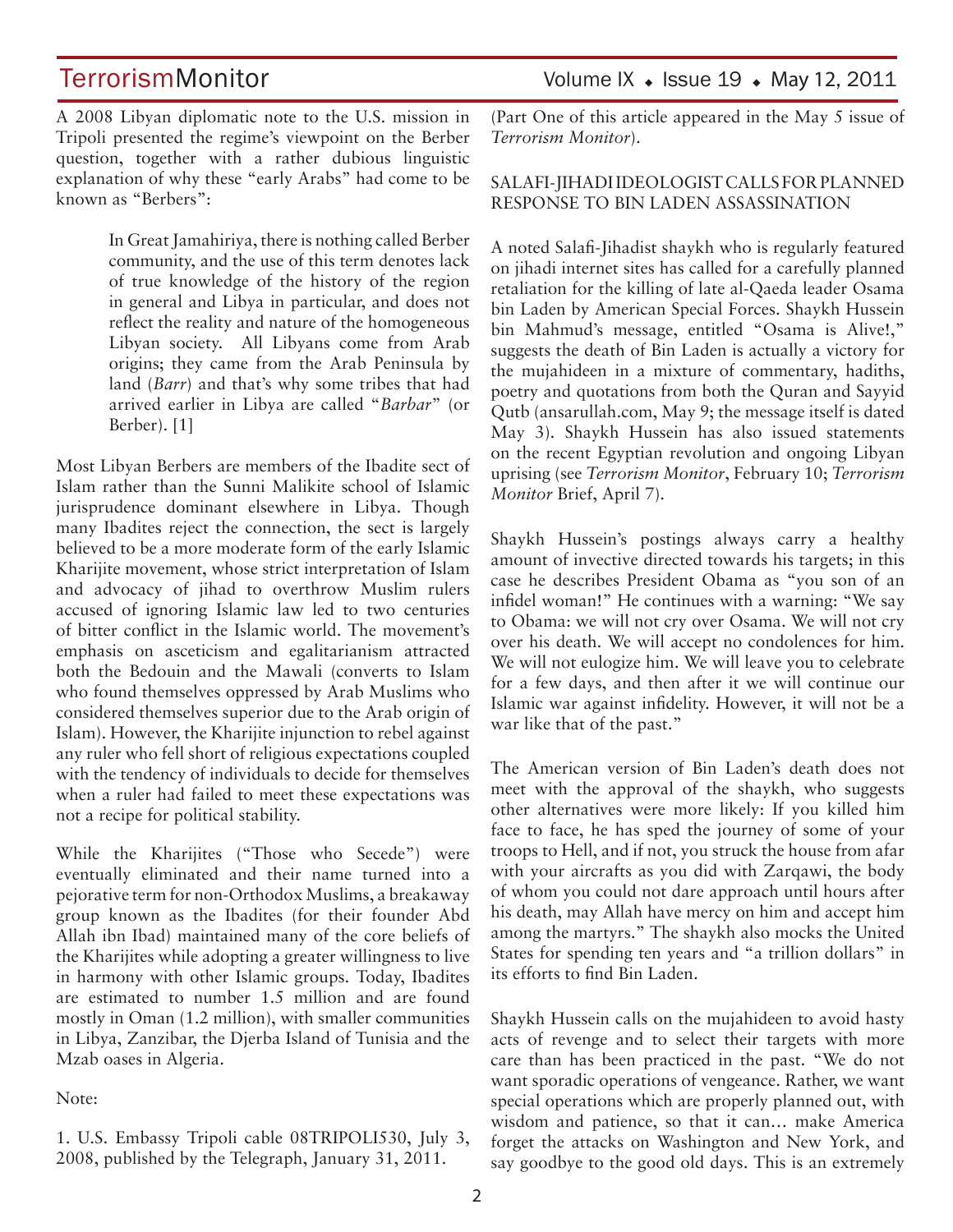## **TerrorismMonitor**

Volume IX  $\bullet$  Issue 19  $\bullet$  May 12, 2011

important matter, as individual and random operations of vengeance usually have negative effects."

Shaykh Hussein discusses the assassinations of a mix of Islamic figures such as the second, third and fourth Caliphs and a variety of more recent political and military Islamist leaders such as Hassan al-Banna, Abdullah Azzam, Omar al-Baghdadi, Abu Hamza al-Muhajir, Ibn al-Khattab and Shamyl Basayev, asserting that in each instance these commanders were ably replaced. In conclusion he reminds his readers that the Prophet Muhammad himself died, yet jihad went on. "Jihad did not stop with the death of the highest commander of the Muslims, so how can these idiots hope that Jihad will stop with the killing of a mere soldier from the soldiers of Islam, which will remain in existence?"

## **Jihadis Share Methods of Bringing Down U.S. Predators over Libya**

*By Abdul Hameed Bakier*

**M** ost jihadi internet forums have sections on training manuals and special postings for their members. When a jihadi operational priority training manuals and special postings for their arises, certain training tactics are typically discussed at length. Since the American deployment of the unmanned Predator drone in a military effort to protect Libyan civilians, jihadi forum members have begun discussing ways of downing the aircraft (al-jahafal.com, April 2).

A forum member nicknamed Nosra, regarding himself as the "General Commander of al-Zarqawi Battalion," commenced a posting entitled" How to Down the Predator" by labeling the Predator the most criminal type of aircraft. Nosra claims a technique to jam the Predator's satellite signal is an easy one, requiring only simple devices and proper software. By jamming the frequency of the satellite, an inaccurate signal would be transmitted to the Predator falsely indicating no satellite GPS signal, consequently causing the collapse of the Predator's systems. Nosra's long explanation of the technique focuses on jammers that work within a fixed range radius. The jammers' capability to intercept the Predator's signal and the simplicity of building such jammers from material readily available in the market is a great opportunity for jihadis to take down the number one killer of mujahedeen, says Nosra.

Another method discussed in the lesson is producing a focused microwave beam with a commercial microwave and using a parabolic dish to direct the beam on a single source. According to Nosra, this is capable of disrupting circuitry in the Predator's camera motor. There are also a few GPS jammers available in the market; the mujahideen could procure and develop these for use against UAV's.

Nosra reports that Iraqi mujahideen hackers have used software available in the market to intercept data transmitted by American drones. The software used is the "SkyGrabber," developed and marketed on the internet by Russian company SkySoftware. [1] Nosra refers here to the 2009 discovery that insurgents belonging to the Iraqi Shiite Kata'ib Hezbollah were using the SkyGrabber software to intercept the drones' video transmissions, though they were unable to control the drones or interfere with their flight (see *Wall Street*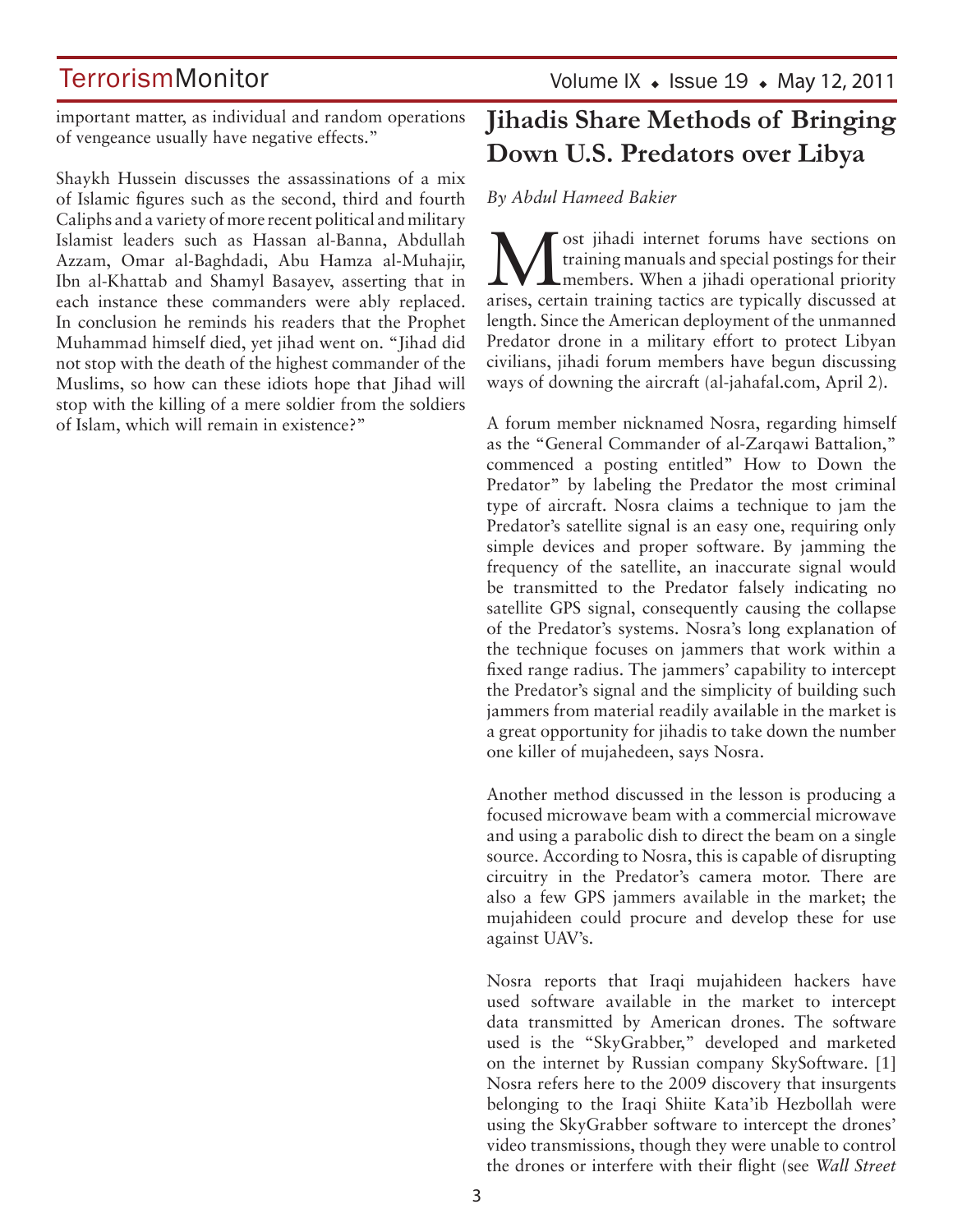TerrorismMonitor Volume IX + Issue 19 + May 12, 2011

*Journal*, December 17, 2009; BBC, December 17, 2009; CNN, December 17, 2009). The insurgents used the software to exploit the fact that the UAVs' video transmissions were unencrypted to increase the speed of communication with ground control operators.

Finally, Nosra promises to do more research on the technique and urges the mujahideen to share their findings on UAV's such as the Predator, the Reaper and another small UAV made by Jordan and approved by the United States for use in Iraq (possibly a reference to the "Jordan Falcon," a tactical UAV intended for surveillance tasks). The Falcon is a joint venture between Jordan Aerospace Industries (JAI) and the King Abdullah II Design and Development Bureau (KADBB).

Other forum members considered acquiring the methods outlined in Nosra's posting a high priority. Developing such abilities would help protect the mujahideen in Palestine, Yemen, Pakistan, Afghanistan and all other Muslim countries. Forum member Abu Fahad al-Misri deemed the techniques very timely and very much needed to counter U.S. attacks in Libya and Egypt in the near future (al-Jahafal, April 2).

Another jihadi forum conducted a month-long online workshop entitled "How Do We Shoot Down the Enemy's Aircraft?" (alboraq.info, April 15). Many forum chatters contributed to the workshop with ideas and techniques, posting pictures and drawings of different UAVs. Bu Omar al-Ghanim, who started the workshop, concluded the findings and knowledge share by recommending, firstly, the use of homemade smoke bombs to cover mujahideen firing on attacking gunships. Secondly, the mujahideen are encouraged to try to manufacture magnetic cannons capable of sending electromagnetic vibrations. Al-Ghanim does not mention how these cannons would be manufactured, but he may be referring to an adaption of the High Power Electromagnetic System (HPEMS) being developed by California-based Eureka Aerospace with funding from the U.S. Marine Corps and the U.S. Department of Defense. [2] The device is intended to use a beam of microwave energy to stop moving vehicles or boats by disabling or destroying their computerized control systems, but is only in the prototype stage.

Al-Ghanim quotes from a message by the Amir of the Islamic Army in Iraq in which he encourages the mujahideen in Gaza to shoot down Israeli aircraft: "Our hero brothers: You are in the heart of the nation. You are the symbol of its dignity and pride, hold your

ground, attack the enemy and prepare intensive crossfire arcs to destroy enemy aircraft." [3] The workshop also discussed the ability to interrupt the electronic systems of enemy aircraft by using 700mW Chinese-made laser pointers. According to al-Ghanim, the laser can jam and burn a fighter aircraft's electrical equipment at a 28 kilometer distance. Al-Ghanim posts links to some Chinese websites that sell the laser pointers. Although many of the tactics recommended by the workshop are unconventional and unlikely to succeed, it shows the continuous endeavors of the mujahideen to invent ways to defeat counterterrorist air superiority.

Despite Salafi-Jihadi claims to have shot down U.S. or Jordanian-made attack and surveillance UAVs in Iraq and elsewhere, none of the videos released by the mujahideen's media outlets, especially al-Furqan, show any advanced air defense techniques being used to down UAVs. The existing videos only show downed UAVs that could have crashed because of technical malfunctions.

*Abdul Hameed Bakier is an intelligence expert on counter-terrorism, crisis management and terroristhostage negotiations. He is based in Jordan.*

Note:

1. http://www.skygrabber.com/en/index.php.

2. http://eurekaaerospace.com/content/high-powerelectromagnetic-system-stopping-vehicles Video of the device prototype can be seen at: http://www.youtube. com/watch?v=oT5EJYY\_6HQ&feature=player\_ embedded.

3. Al-Ghanim doesn't provide a source for this statement.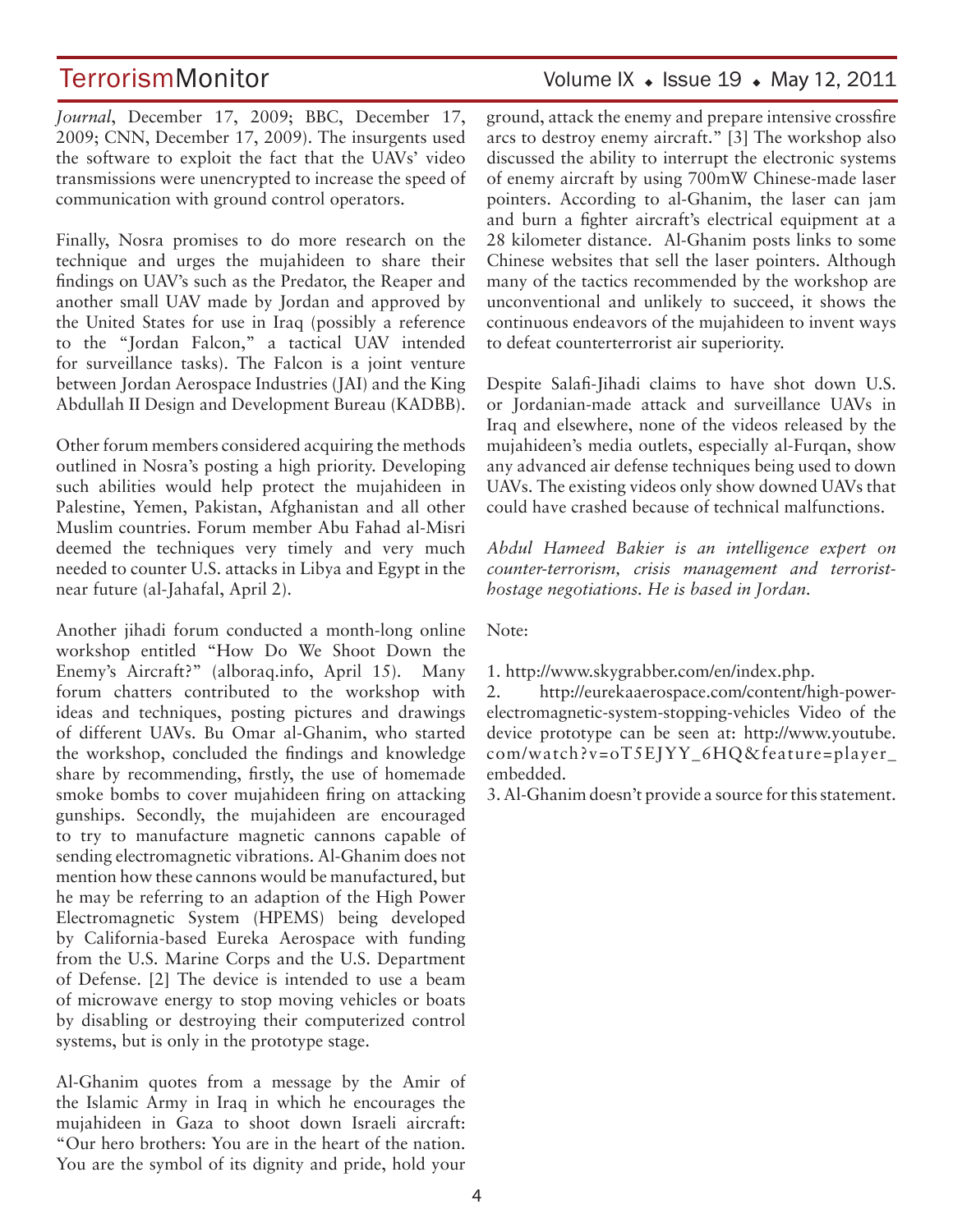## Volume IX  $\bullet$  Issue 19  $\bullet$  May 12, 2011

## **Europol Identifies Security Threat to Europe from North Africa's "Arab Spring"**

*By Raffaello Pantucci* 

**Tithout** food, employment or security, thousands of sub-Saharan Africans are taking to the sea in overcrowded and unseaworthy boats in desperate attempts to escape the violence in Libya. They are joining some 25,000 Tunisians who have already fled to the Italian islands of Lampedusa and Linosa in hopes of gaining a foothold in Europe. Many boats have been lost in the Mediterranean crossing, at the cost of hundreds of lives (AP, May 9; EU Observer, May 3).

Last year, Mu'ammar Qaddafi struck a €50 billion deal with the European Union to regulate its borders as a "transit country" for refugees and economic migrants from Sub-Saharan Africa. Despite this payoff, Qaddafi has not hesitated to use it against Europe, threatening to "turn Europe black" if various demands are not satisfied (*Der Spiegel*, February 24). The French minister of foreign affairs, Laurent Wauquiez, has warned: "Libya is the funnel of Africa. Flows of illegal immigrants from countries such as Liberia, Somalia and Eritrea pass through Libya… We must defend our frontiers on a European level. What we're talking about isn't a few tens of thousands of illegal immigrants who could arrive in Europe; it's a potential 200,000 to 300,000 this year" (Radio France Internationale, March 2).

Taking a quite traditional view on events in North Africa, the recently published annual Europol (European Law Enforcement Agency) report on terrorist and counterterrorist activity in Europe concludes early on that "in the short term, the absence of terrorist organizations amongst the mass Arab protests across the region has left al-Qaeda struggling for a response." For Europol, however, there is a danger in the longer term that if the expectations of those on the streets are not met, "it could result in more powerful terrorist organizations impacting the European Union." [1] Paired with the current tensions between Italy and France over boatloads of North African migrants who arrived in Europe via Italy and then headed immediately for their linguistic homeland in France only to be stopped by police at the French border – something infringing the free movement of even those possessing only temporary papers within the Schengen zone in Europe – the threat posed by a potential overspill of the Arab Spring into Europe becomes evident. The report mentions this potential threat early on, highlighting that "the current and future flow of immigrants originating from North Africa could have an influence on the EU's security situation" by offering an easy way for terrorists to slip onto the continent.

Events in North Africa are not, however, the only focus of the overall report and the main conclusions are, as usual, that separatist and left-wing terrorists are the most active in Europe. In total the report covers 249 attacks, with 160 considered separatist, 45 left-wing, three Islamist and one "single-issue." Forty of the attacks were for "unspecified reasons" – all of these coming from the UK, which does not specify the ideological driver of British-based terrorist attacks.

The numbers in the annual Europol report are notoriously unreliable given the different ways in which member states classify terrorism and the growing variety of criminal legislation under which terrorists suspects are charged. Nonetheless, the report opens its key judgments with a statement that "the threat of attacks by Islamist terrorists in the EU remains high and diverse," a blunt declaration that shows the priority European police forces continue to place on Islamist terrorism. [2]

In fact, based on the numbers in the report, it is far more likely that European citizens are going to come into contact with separatist terrorists - 349 suspects are reported to have been arrested in the past year. In the UK in particular, this has become increasingly obvious as Irish dissident groups become ever more deadly – in April, a car bomb in Omagh, Northern Ireland killed Roman Catholic policeman Ronan Kerr, an act believed to have been carried out by the Oglaigh na hEireann (ONH - Volunteers/Soldiers of Ireland), a splinter group of the Real IRA (*Telegraph* [London], April 3; BBC, April 3). ONH operatives are reported to have been under surveillance recently by the Special Reconnaissance Regiment (SRR) while scouting potential targets believed to be related to the 2010 London Olympics (*Belfast Telegraph*, April 21). Dissident Republican factions have returned to violence to protest the recruitment of growing numbers of Roman Catholics to the Police Service of Northern Ireland, the replacement for the formerly Protestant-dominated Royal Ulster Constabulary.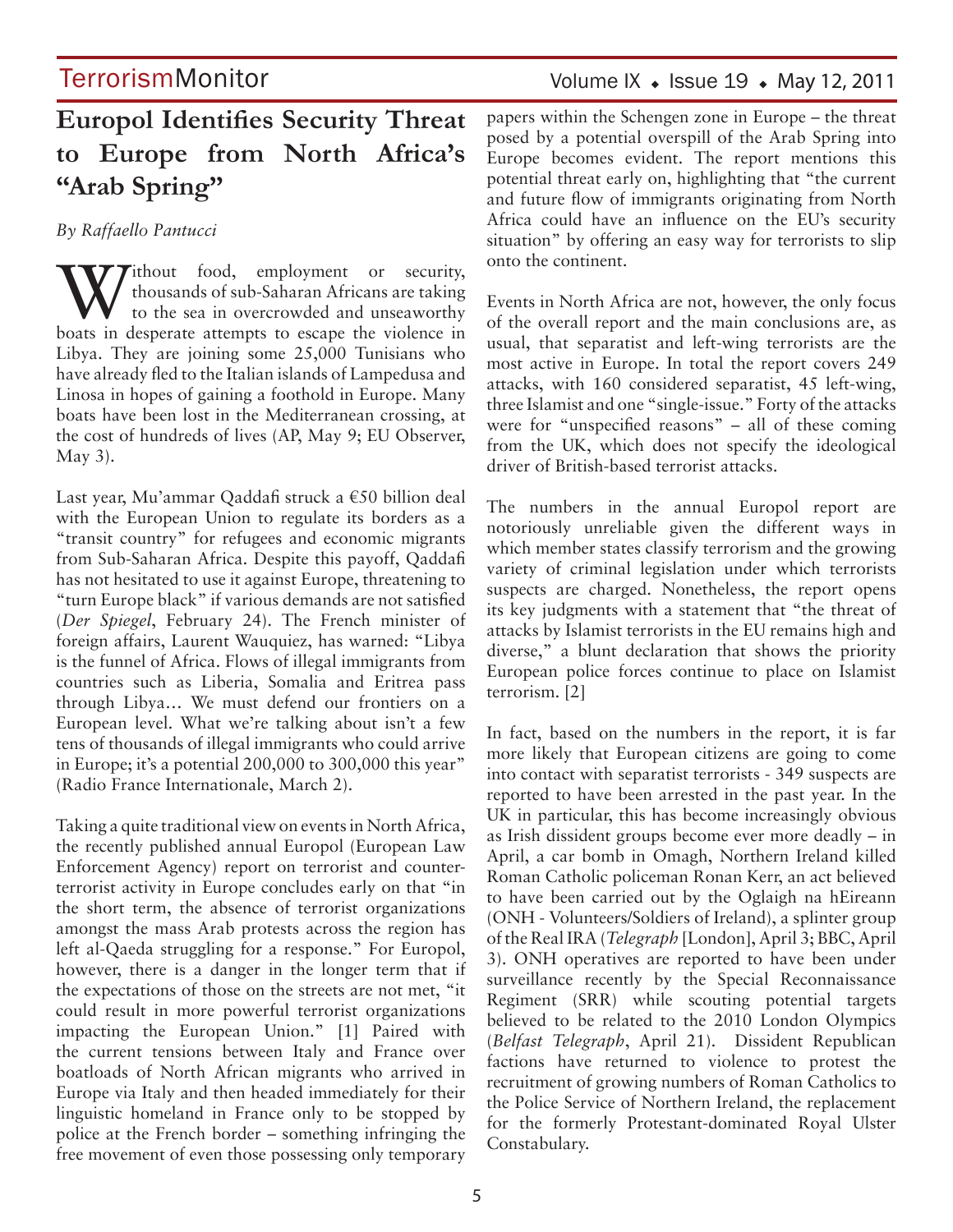## TerrorismMonitor Volume IX + Issue 19 + May 12, 2011

A few days after Kerr's murder, a 500 lb truck bomb was found in Londonderry, and in the week before the royal wedding, the Real IRA paraded in a show of force through a cemetery in Londonderry. They concluded by delivering a speech in which they threatened police officers "regardless of their religion, cultural background or motivation," as well as announcing that "the Queen of England is wanted for war crimes in Ireland and is not wanted on Irish soil" (BBC, April 25).

But even within the resurgent Irish militancy in the UK there are hints of the threat from North Africa. Those with a keen sense of history will recall that Colonel Qaddafi gave Irish dissidents large quantities of Semtex explosives and it was being investigated whether some of this might have been used to kill Constable Kerr. Defecting Libyan Foreign Minister Moussa Koussa is believed to have played a major role in supplying Republican terrorists with Semtex. Conservative MP Robert Halfon said: "If this is true then we must take every step to indict Mr. Koussa in the international war crimes courts or in the British courts for allegedly supplying the IRA with weapons which appear to have killed a policeman on Saturday" (*Telegraph*, April 3, 2011).

The EUROPOL report also touches upon the bigger strategic question that has been bothering experts about what the Arab Spring means for al-Qaeda's global narrative. As the report puts it, developments in Tunisia and Egypt show that "peaceful demonstrations by ordinary people may be more effective than terrorist attacks" in effecting political change. However, the resulting "democratic space" could provide room for groups to "expand their activities," using the "instability of state security forces" as an opportunity to launch attacks. The report notes the "clear contradiction to what al-Qaeda has insisted is the only means of defeating entrenched regimes is likely to result in a notable setback for terrorist organizations in terms of support and recruitment." [3] So a short-term gain for terrorist groups may be overshadowed by a long-term loss.

This conclusion, however, is based on data prior to the descent of chaos on Libya. It is unclear to what degree that state might become a new jihadist battlefield that spills back into Europe like Algeria or Bosnia did in the 1990s, or like Iraq and Afghanistan more recently. The overriding nationalist flavor of the fighters in Libya and the continuing presence of the rich target of Qaddafi and his clique is likely to keep fighters busy for the immediate future, but in the longer term it is unclear what the implications of this might be for European security. The report highlights "ongoing concern" about "the number of predominantly young EU nationals travelling to conflict areas that include Afghan/Pakistani border, Somalia and Yemen with the intent to take part in armed combat," it remains to be seen if Libya will soon need to also be added to this list.

*Raffaello Pantucci is an Associate Fellow at the International Center for the Study of Radicalisation (ICSR).*

Notes:

1. "TE-SAT 2011 – EU Terrorism Situation and Trend Report," Europol, April 19, 2011: http://www.europol. europa.eu/publications/EU\_Terrorism\_Situation\_and\_ Trend\_Report\_TE-SAT/TE-SAT2011.pdf.

2. Europol Report, p.6.

3. Europol Report, p.7.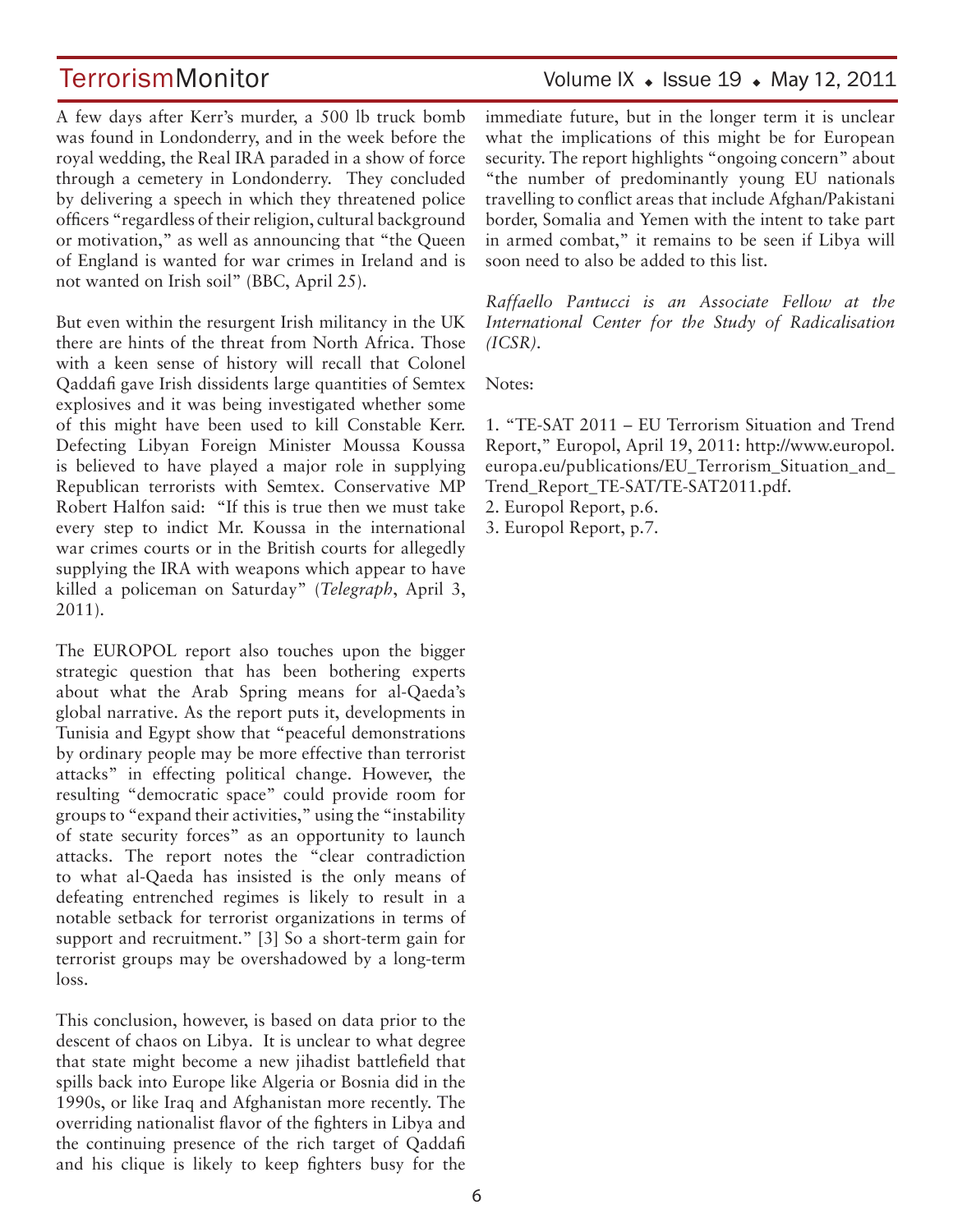## **The Island at the Center of the World: The Silencing of Bahrain's Crisis**

*By Derek Henry Flood*

Bahrain's state television recently announced<br>
that the Kingdom's "State of National Safety"<br>
emergency law, which allowed the monarchy to A ahrain's state television recently announced<br>that the Kingdom's "State of National Safety" swiftly crush once pulsing opposition protests, will not be extended further than June 1, two weeks ahead of the original deadline (al-Jazeera, May 8). The threemonth state of emergency was declared on March 15, as pro-democracy protests developed into an anti-regime uprising and engulfed much of downtown Manama's financial district. A day prior to the emergency law's declaration, armored columns from Saudi Arabia poured into the tiny island nation via the 26 kilometer long King Fahd Causeway that connects Saudi Arabia's Eastern Province with the Bahrain archipelago (see *Terrorism Monitor* Brief, March 24). According to a statement from Bahrain's state news agency, Bahrain and Saudi Arabia "enjoy ideal relations," having stood together in solidarity when faced with "Iranian threats" (Bahrain News Agency, May 9). In a very unfortunate development for Bahrain's nascent pro-democracy movement, no sooner did the uprising devolve into violence than both Saudi Arabia and Iran turned the island into a sectarian propaganda proxy war. Neither side in the conflict has let up on the constant drumbeat of drama in a situation largely cast aside by both the global media and great powers. In an attempt to further agitate the situation, Iranian state television aired a documentary equating the Saudi intervention in Bahrain with the Israeli occupation of the Palestinian Territories, broadcasting footage of desecrated Shi'a mosques and *hussainiyas* (congregation halls for Shi'a rituals), as well as damaged Shi'a holy books (Press TV, May 9).

Bahrain's principal opposition party is al-Wefaq, which withdrew from parliament at the outset of the crisis to demonstrate its abhorrence at the crackdown (AFP, February 17). Al-Wefaq claimed in April that government forces had demolished no less than 30 Shi'a places of worship. Representatives of Bahrain's ruler, King Hamad bin Isa al-Khalifa, have issued thinly justified decrees that such "unlicensed" sites are being destroyed "regardless of any doctrine." Al-Wefaq released a statement refuting the regime's legal rationale: "Any attempt to showcase the measure as a

## Volume IX  $\bullet$  Issue 19  $\bullet$  May 12, 2011

legal action will neither be convincing nor objective" (AP, April 24). The bulldozing of Shi'a centers, some of them ancient, may be due to the growth of intolerant Wahhabi values in the Sunni-run security forces. These security forces have become stocked with recruits from Sunni communities in Pakistan and from poorer regions of the Sunni Arab world. Another possible driver in the attacks on Shi'a institutions may be an opportunistic attempt by descendants of Sunni settlers to erase the history of the island's indigenous Shi'a communities, which long predate the al-Khalifa dynasty established in 1783.

### On the Ground

The author paid a hurried visit to the besieged Persian Gulf kingdom in early April. During an attempt to visit the now notorious Pearl Roundabout, once the site of camping protesters in a pro-democracy uprising that began on February 14, Bahraini National Guardsmen rushed over in an armored vehicle informing the author that the roundabout had been designated a closed area where photography was forbidden. Not only was photography forbidden, but apparently simply looking at the heavily militarized zone with the naked eye was also unwelcome. Jamestown was instructed to leave the area shrouded in row upon row of concertina wire, entirely barricaded off from the rest of Manama's Central Business District. Forlorn South Asian migrant vendors milled about, unable to do any trade in fish or produce in the once bustling Central Market area after it became isolated from the other half of the city by Kevlar-clad troops.

Other areas of downtown Manama maintained the appearance of a war zone with tanks and armored personnel carriers careening around with abandon, driving over traffic medians and manning a plethora of intimidating checkpoints. Jamestown was told by a pair of bearded soldiers manning a checkpoint along King Faisal Corniche opposite Reef Island that walking in this zone was no longer permitted. These soldiers bore no national insignia on their fatigues, paid no attention to several Bangladeshi men casually bicycling by and attempted to detain this analyst for an unspecified violation. A Sunni taxi driver who said he supported the regime described the Gulf Cooperation Council (GCC) intervention forces from Saudi Arabia and the United Arab Emirates as a "cocktail" in that they readily blended with Bahraini units so as to lessen the appearance of a foreign military occupation. A leaked U.S. Embassy cable from 2007 describes the Bahraini security forces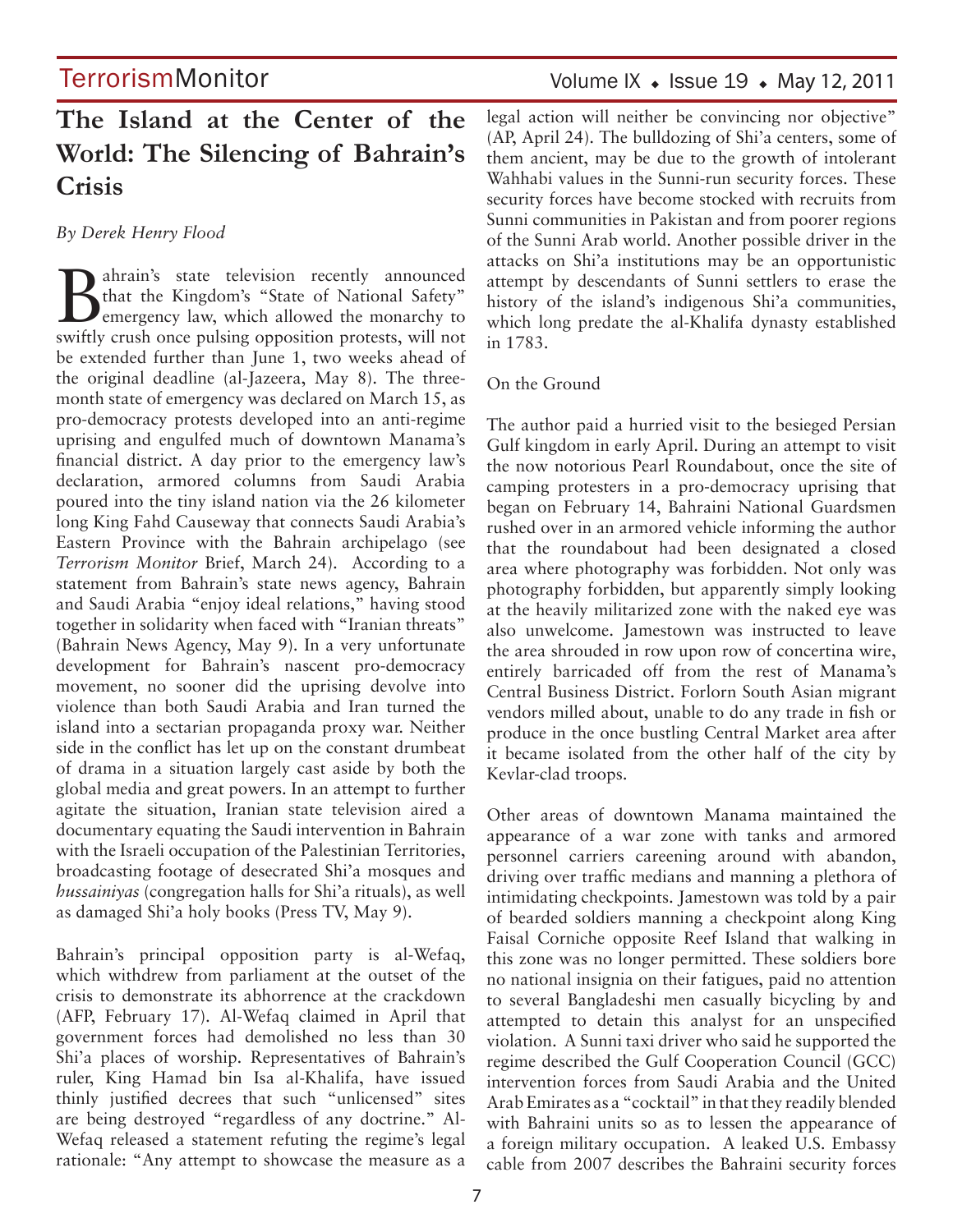as containing almost "no Shi'a," describing the use of Shi'a "community police" in Shi'a majority areas of the country. [1]

Jamestown spoke with prominent dissident and Director of the Bahrain Center for Human Rights Nabeel Rajab about the festering crisis. [2] An outspoken critic of the al-Khalifa monarchy, Rajab viewed the announcement of the ending of the state of emergency two weeks ahead of schedule with a high degree of cynicism. He believed that the monarchy was essentially trying to save the economy from a total meltdown. The announcement, meant to forestall further capital flight from Bahrain's once thriving financial services sector, was, in Rajab's view, principally driven by the need to preserve the prestigious annual Formula One Grand Prix auto race. While the 2011 race was cancelled before Saudi troops entered Bahrain, a decision on whether the 2012 race will still be held in that country is to be made on June 3, 12 days before the planned date to end the emergency (AFP, May 3).

Rajab described the Formula One issue as an important socio-economic indicator for the monarchy. A negative decision by the international sports body may further the continued outflow of foreign investment and Asian migrant workers on which the services sector is desperately dependent. The return of the Grand Prix may signify an economic lifeline. A denial by the sport body may be a walk to the gallows for Bahrain's endangered business sector as international confidence continues to ebb.

### The Role of Iran

Nabeel Rajab scoffed at the constant talk of Iranian interference in Bahraini affairs. He spoke of a concerted effort by the Bahraini government to link the prodemocracy movement with Iran in any way possible. When asked about King Hamad's public talk of as yet unproven Iranian linkages to the crushed protest movement, Rajab asserted: "No Bahraini democrats see Iran as a system to emulate."

Rajab related recent appearances by both King Hamad and Crown Prince Salman bin Hamad bin Isa al-Khalifa— also the Deputy Supreme Commander of the 9000-strong Bahrain Defense Forces— in which they stated, respectively, that there was "no problem" with Iran and "no one [in Bahrain] has any relations with Iran." High-ranking Bahraini officials regularly make bellicose, though mostly unsubstantiated, accusations

## TerrorismMonitor Volume IX + Issue 19 + May 12, 2011

about their Iranian neighbors but do not seek to anger Tehran on a diplomatic level. Bahraini Foreign Minister Shaykh Khalid bin Ahmad al-Khalifa stated in a closed-door meeting of MPs that the Kingdom had no intention of severing ties with the Iranian state despite its "continuous interference" in Bahrain's internal dynamics (*Gulf Daily News* [Manama], May 10). Rajab sees the Bahraini government's contradictory stance toward Iranian President Mahmoud Ahmadinejad and Iran's Supreme Leader Ayatollah Ali Khamenei as evidence that Manama is in a bit of policy disarray: "The [Bahraini] opposition insists the uprising is an internal issue [unrelated to alleged Iranian agitation]… there are no formal political relations [with Iran]."

While the Bahraini government makes inconsistent declarations about its thoroughly rocky and complicated relations with the Islamic Republic, a formerly confidential quote appearing in a leaked embassy cable provides insight into the Iranian question vis-à-vis Bahrain. In a discussion with leading Sunni parliamentarian Ghanem al-Buanain during a 2007 visit to Bahrain by President Ahmadinejad, U.S. Ambassador Joseph Adam Ereli inquired as to why, when the regime regularly slams the Iranian president publicly, Crown Prince al-Khalifa still greets Ahmadinejad at the airport while King Hamad, in turn, sends him off. Al-Buanain replied: "Because we're Arabs. We don't like them [Iranians], but we need them." [3] It is interesting to note that, despite the official pleasantries bestowed on Ahmadinejad, he was whisked from the airport on the adjacent island of al-Muharraq, a Sunni stronghold, to al-Gudiabiya palace in central Manama, flanked by heavy security and with no way to personally interact with the country's Shi'a Arab populace, something Ahmadinejad would surely love to have done if provided the opportunity.

### The Diversified Future of Bahraini Energy

For all of the bitter rhetoric between Bahrain and Iran since the February 14 uprising and the brutal, Saudibacked crackdown, neither the al-Khalifa monarchy nor the Ahmadinejad government, both bound by pure economic *realpolitik*, wants to derail a protracted *quid pro quo* natural gas deal both sides have been constructing for years. Manama and Tehran have been in talks for several years about the expanded development of the South Pars gas field. South Pars is the world's largest natural gas field with a roughly 1/3-2/3 split between Iran and the State of Qatar, respectively (Mehr News Agency, June 15, 2010). [4] The potential of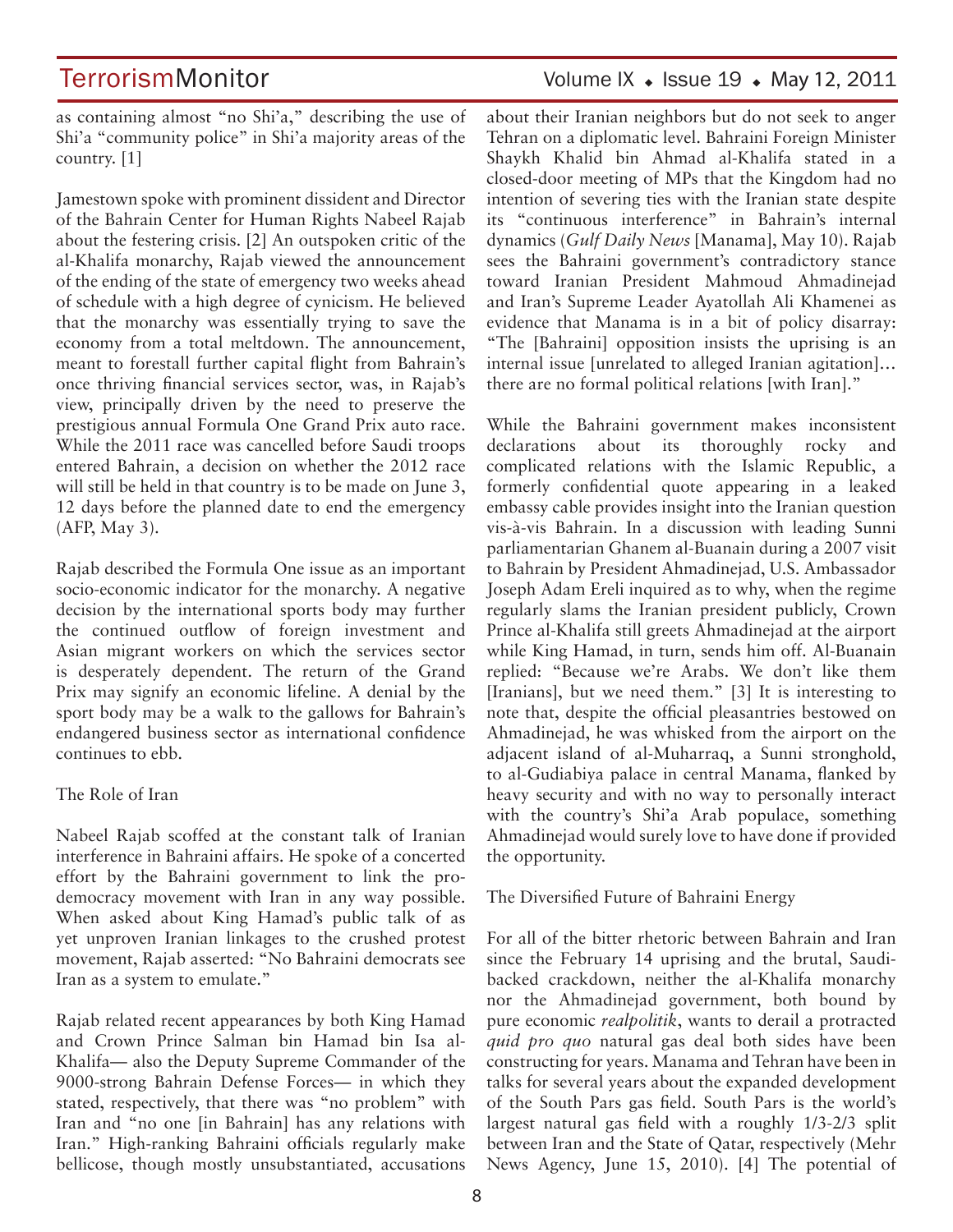## **TerrorismMonitor**

the massive deposits in South Pars could have massive mutual economic benefits for both parties if they can put their sectarian differences aside long enough to finalize an agreement.

To the dismay of American officials in the region, Ahmadinejad has been actively working to get Bahrain to invest heavily in South Pars in exchange for Iranian gas exports. Iran's then foreign minister, Manouchehr Mottaki, described the deal in a Bahraini progovernment daily: "According to agreements, Bahrain will invest in South Pars phases and Iran will take part in Bahrain's refining and petrochemical industries, and finally Iran's gas will be exported to Bahrain" (*Gulf Daily News*, June 30, 2010). Since an initial agreement was signed between the two Persian Gulf nations in 2008, intermittent ethno-religious tension has been a persistent hindrance to a long-lasting, definitive agreement on South Pars. Bilateral energy sector ties are under severe pressure since the February 14 Shi'a-led uprising, but the process has not been derailed beyond repair. As recently as the fall of 2010, Iran's Oil Minister Masoud Mir Kazzemi met with Bahrain's Oil and Gas Affairs Minister Abdul Hussain bin Ali Mirza to discuss a deal on the export of Iranian gas to Bahrain. Iran's Deputy Oil Minister Javed Oji told Iran's semi-official news agency "If [a South Pars deal is] finalized, a new natural gas pipeline will be built under the Persian Gulf waters; the pipeline is expected to transfer one billion cubic feet of Iran's gas to Bahrain" (Fars News Agency, September 5, 2010).

Bahrain's energy strategy does not simply rely on Iran. Bahrain has made it clear that not only is its domestic gas production in decline, but that it seeks to import gas on a global scale, thereby becoming a net gas exporter and greatly boosting the Kingdom's prosperity. Following months of turmoil, such a deal may be a means of reviving Bahrain's sagging economic outlook. Qatar, the world's largest producer of liquid natural gas, is considering a deal for Bahrain to install a floating regasification facility for LNG which would help Bahrain achieve its goal of becoming an energy exporter (*Gulf Times* [Doha], May 12). More interestingly, Manama's National Oil and Gas Authority signed a deal with Russian energy giant Gazprom to import natural gas to Bahrain coupled with a potential future pipeline deal or Russian-assisted deep exploration drilling (Arabian Business, October 28, 2010).

#### Conclusion

Relations between Bahrain and Iran have been historically tense since Bahrain's independence from the United Kingdom in 1971 was followed by Iran's Shah Mohammed Reza Pahlavi claim that Bahrain belonged to Iran. In post-1979 revolutionary Iran, Ayatollah Ruhollah Khomeini did little to ease Bahraini fears on Iranian claims of sovereignty over their country. Bahrain's sovereignty is currently ensured by the presence of the U.S Fifth Fleet / U.S. Naval Forces Central Command, which replaced an earlier British Royal Navy detachment in 1971. In another revealing U.S. diplomatic cable, an American official says that the al-Khalifas often tell their American partners that they are under constant threat of Iranian "subversion." The cable goes on to categorically state that the Bahraini claims of Iranian meddling have never been supported by any kind of evidence. [5] American officials based in Manama have never believed that the Shi'a opposition has had weapons supplied to them by Tehran nor do they believe they are involved in any kind of terrorism.

Bahrain is adept at maintaining a delicate balancing act between their larger neighbors, Saudi Arabia and Iran, as well as those further afield, including Britain, the United States, and now the Russian Federation. Caught up in an labyrinthine web of regional ethnoreligious demographics, layered with energy sector rivalries, King Hamad will continue to keep up this complex geo-political dance, playing the larger powers off one another while simultaneously trying to suppress his internal Shi'a opposition into submission, if only temporarily.

While Bahrain's rulers seek to portray a nation returning to a modicum of normalcy, the root causes of Shi'a unrest-turned-rage have yet to be genuinely addressed. Opposition members believe show trials are coming that will prosecute dozens of doctors and nurses, along with prominent jailed MPs like Matar Ibrahim Matar and Jawad Fairuz. As the regime prepares the legal cases against its enemies, Bahrain's stifled Arab Spring will likely be followed by a darker Arab Autumn.

*Derek Henry Flood is the editor of Jamestown's Militant Leadership Monitor publication. Mr. Flood is also an independent author and journalist who blogs at thewar-diaries.com.*

Notes: